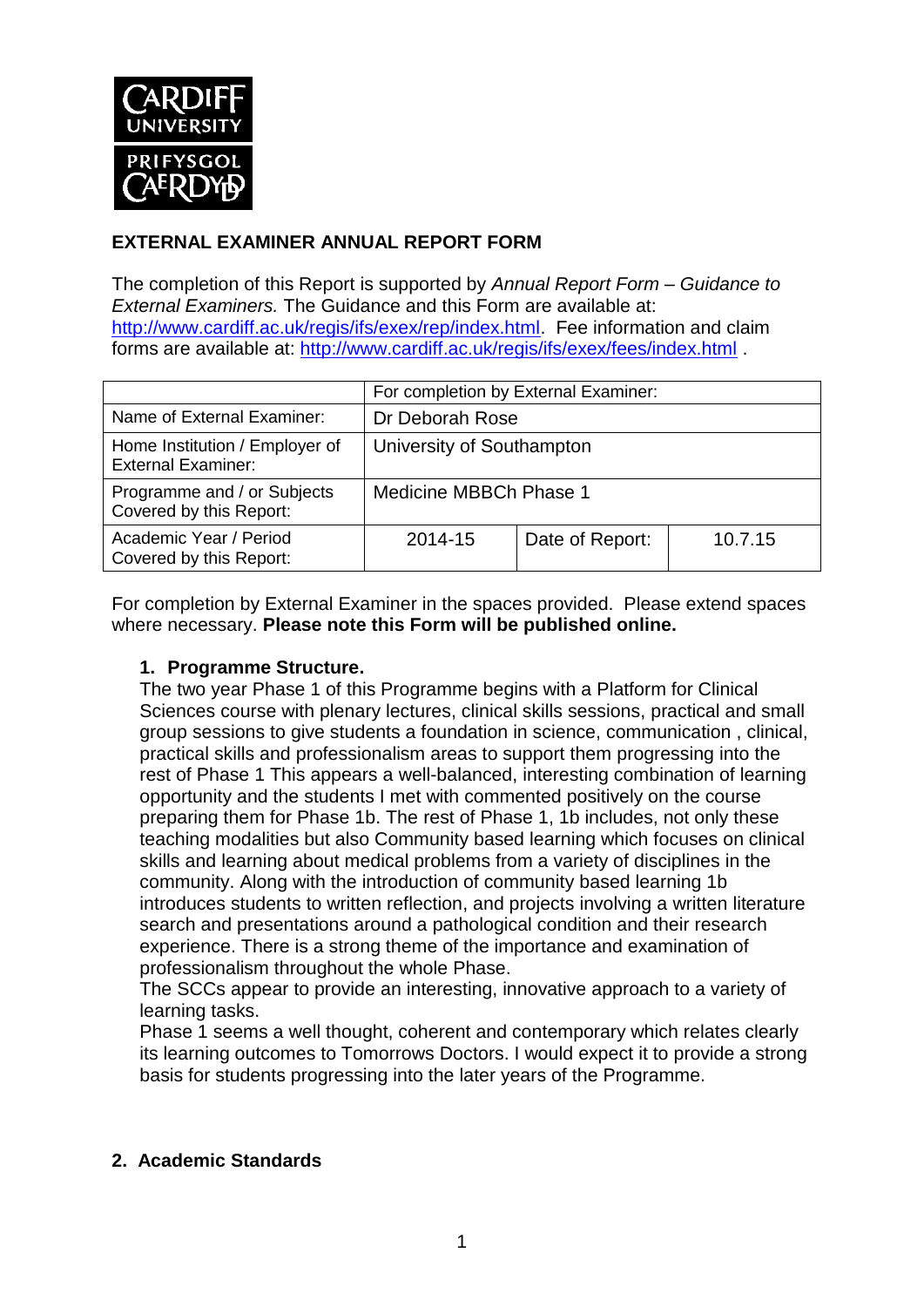As a new external examiner to this course, and with clinical background, I concentrated a larger proportion of my time on looking at the Integrated Structured Clinical Examination (ISCEs) (I read and sent comments / suggestions on all stations/ scenarios/ examiner domain marking criteria) prior to the exam and on my visit in June, looked at a selection of student mark sheets, and the statistics related to the results and station reliability.

Despite not being able to attend the actual clinical examinations on the day, I am quite satisfied that this is a thorough, well thought out assessment and that standards expected of students at this point in their course are certainly comparable with those in other medical schools.

The addition of a yellow card " safety alert" system incorporated into the examiner mark sheet to advise and feedback about potentially dangerous practice is a good idea.

I also looked at a selection of work in the SSCs during my visit; namely a sample of the assessed student reflections and journalistic articles.

There is a lot assessment to cover and review, but from all that I was able to look at during my visit, I was quite satisfied that the standards of the assessments I viewed were at least equivalent to those at this stage in other UK Medical Programmes and fit well with the requirements of competencies in Tomorrow's Doctors.

#### **3. The Assessment Process**

The assessment process seems robust and well considered, and we were provided with detail, the statistical analysis of results and reliability, which seem good, even for the ISCEs which can be hard to achieve high scores for reliability.

Importantly, there is clear requirement for students to undergo formative assessment and gain feedback on performance before they undergo the summative assessment component in all areas.

The assessment structure is complex and took a little time to assimilate but I am happy that it covers the wide range of learning over the two years of the phase and uses a number of different modalities.

I am a unsure about the inclusion of the Progress test into the summative assessment for year 2, although I was reassured as this counted for only 10% of the written paper marks, that this didn't disadvantage any students overall mark. I think this best represents a formative examination.

At my suggestion prior to my visit, the faculty arranged for us to meet 5 students from years 1 and 2 and it was impressive that the students, were not only particularly enthusiastic about the course ( especially the Community based learning) but were happy that the assessment process was fair and aligned with their learning. They discussed whether some of their learning outcomes may need to be a bit more specific to guide the depth of learning and revision.

## **4. Year-on-Year Comments**

This is my first year examining so N/A.

## **5. Preparation / Induction Activity (for new External Examiners only)**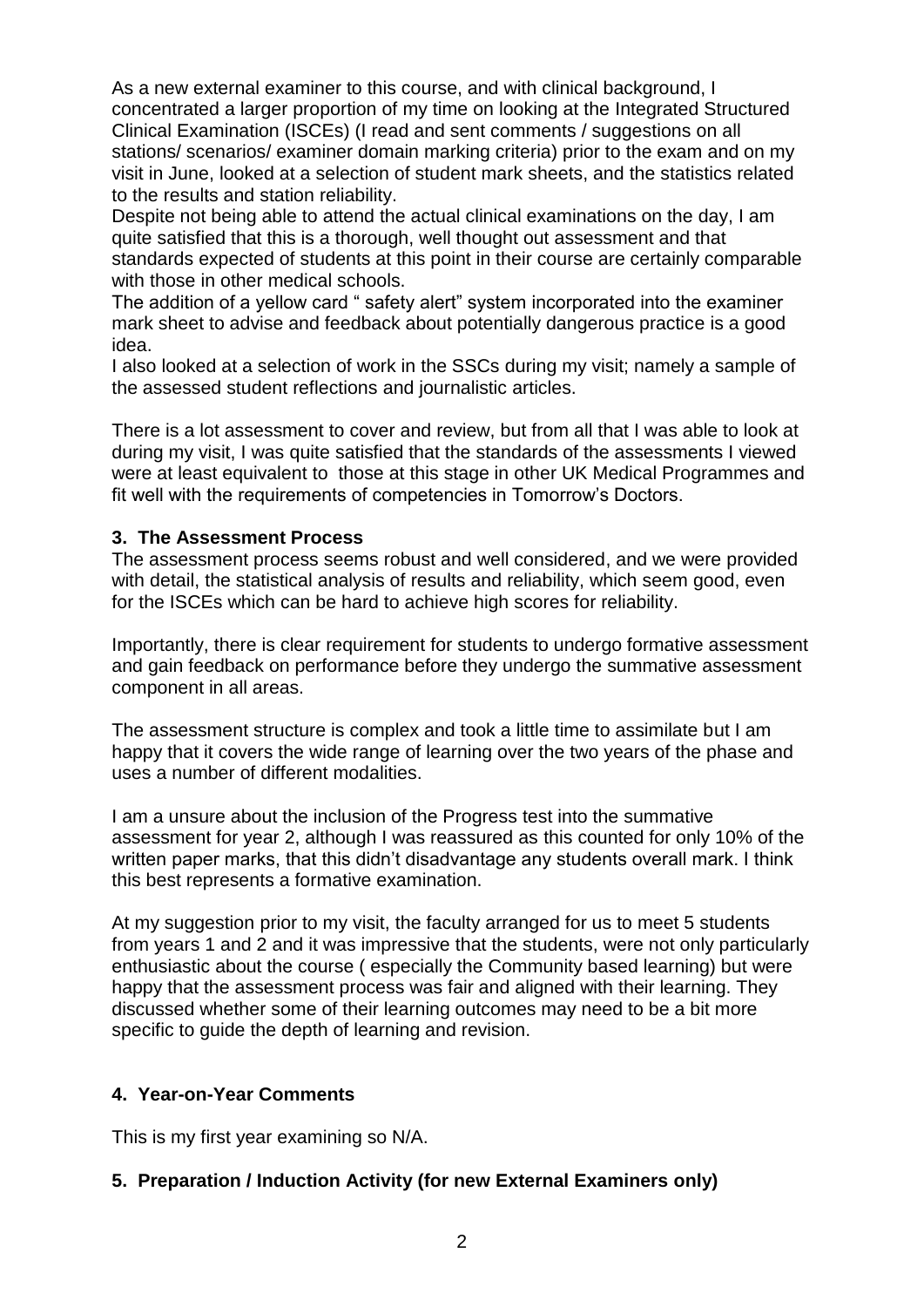This is a complex programme to understand. The team gave a good overview on our visit and the yr. 1 & 2 assessment guides sent prior to the visit were useful. I might have benefited from the Programme specs and an overview/ summary earlier in the year.

I think it would be useful to see the Progress test as this was included in the summative assessment.

I would have valued a timetable for the year to include exams times, when papers for review were to be sent and comments submitted and exam boards.

I did receive the external examiners handbook.

It was a bit confusing about whom best to contact, I had emails from different members of exams teams and academics and perhaps a contact list/ central point of contact might also be worth considering.

## **6. Noteworthy Practice and Enhancement**

Overall, I think the Phase 1 team should be complimented on their development of a coherent, interesting, multi-faceted course which seems well situated to provide the competencies required of Tomorrow's Doctors and the foundations to take through into the more clinical later years of the Programme.

I was impressed that we met a range of academics involved in the teaching, curriculum and coordination and they were not only welcoming but clearly enthusiastic, willing to listen and respond to our questions and share and consider ideas and suggestions for improvement.

In particular, I would like to commend the development and delivery of the ISCEs examinations. These seem thoroughly considered; my comments given to draft scripts were clearly noted. It is admirable that you manage to undertake two formative versions of these prior to the summative. The stations were well thought out with attention to detail as were the examiner mark sheet. I commend the "Yellow card" idea and that there were useful examiner feedback comments on all mark sheets I saw. Details of issues that arose on the days of examination were carefully considered and addressed prior to and at the exam board.

I look forward to attending the examination during the next academic year.

Thanks to the team for being welcoming and I look forward to sharing ideas and see the bedding – in and development of this new Phase over the next few years.

Some points for consideration:

## **ISCES**

- A note on the examiner form to ask examiner to write a comment for any fail mark awarded- you may have done this in the examiner brief
- I wasn't sure how useful/ discerning the feedback comments from the simulated patients are, they seemed to score more highly than the examiner. Perhaps one box or a comment line might be enough information?
- Might you be able to provide examiners with feedback about their performance/ marks against the others examining that station? We have been doing this In Southampton over the last few years with the idea of improving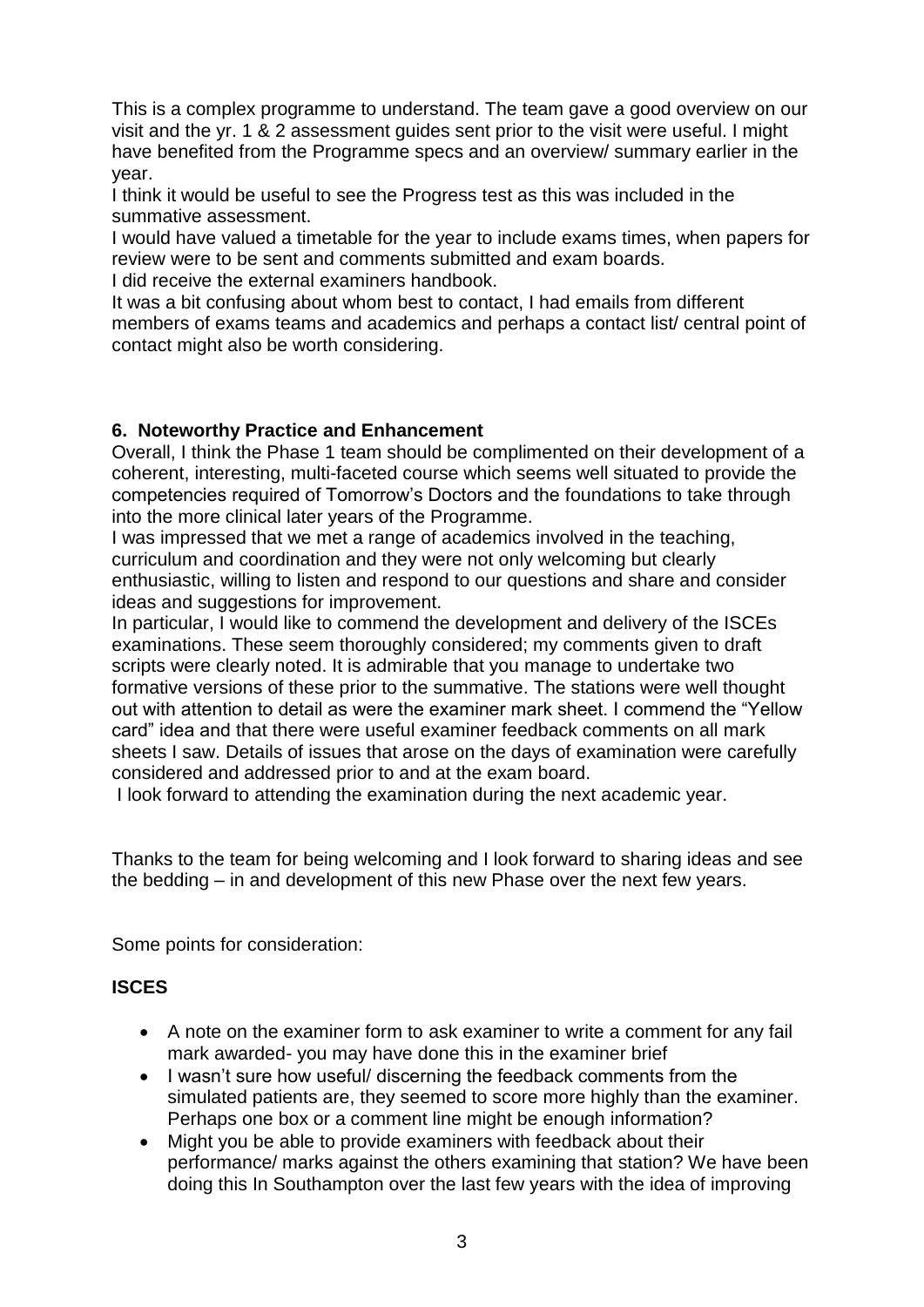examiner reliability and potentially viewing the more extreme outliers. I think it enhances examiner engagement with the process too.

#### **Professional Behaviour**

- There was notable difference in the amount of feedback / comments provided in the interim and Final tutor reports. Some tutors (< 50%) had clearly made significant effort on feedback commentary about each individual student in their groups; others had just ticked the required boxes. Could this be improved upon with some staff development?
- Team assessment of behaviour, I couldn't see any "disagree" scores; again might this be improved student and facilitator training on peer/ student assessment?

#### **Case Based Learning Groups**

• It may be worth considering how you will sustain the level of input, engagement and assessment you require of your tutors. We talked, during the visit about using some more junior doctors delivering teaching development to help standardise assessment and enthuse your teachers.

#### **External Examiner Liaison**

 It might be easier to have one or two single points of contact- ? The year leads and possibly a timetable of requirements over the next academic year to plan looking at exam papers and trips to Cardiff well ahead.

#### **7. Appointment Overview (for retiring External Examiners only)**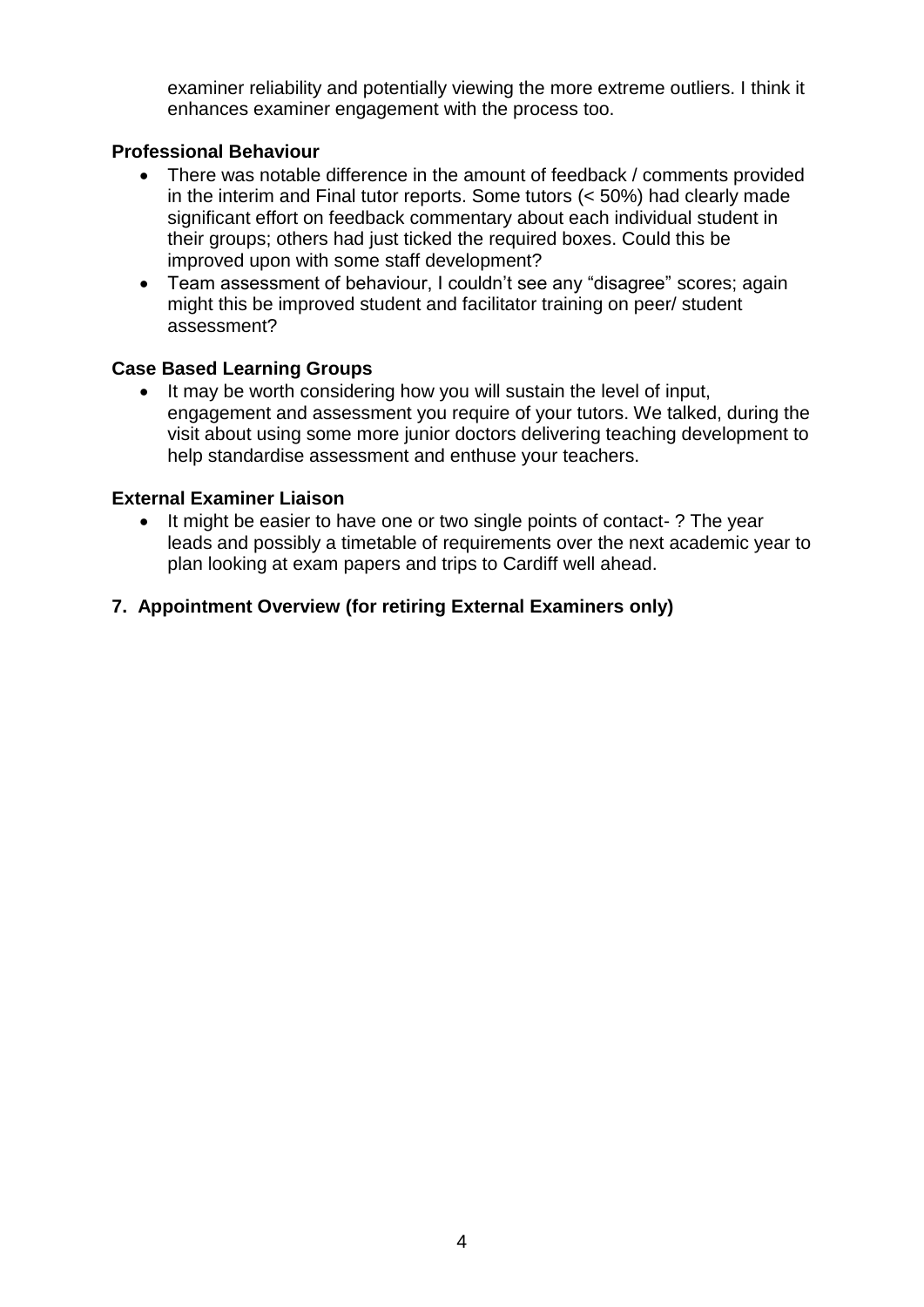# **8. Annual Report Checklist**

Please include appropriate comments within Sections 1-7 above for any answer of 'No'.

|                                          |                                                                                                                                                             | <b>Yes</b><br>(Y)       | <b>No</b><br>(N)                                             | N/A<br>(N/A) |
|------------------------------------------|-------------------------------------------------------------------------------------------------------------------------------------------------------------|-------------------------|--------------------------------------------------------------|--------------|
| <b>Programme/Course Information</b>      |                                                                                                                                                             |                         |                                                              |              |
| 8.1                                      | Did you receive sufficient information about the Programme and<br>its contents, learning outcomes and assessments?                                          | Y                       |                                                              |              |
| 8.2                                      | Were you asked to comment on any changes to the assessment<br>of the Programme?                                                                             | Y                       |                                                              |              |
| <b>Draft Examination Question Papers</b> |                                                                                                                                                             |                         |                                                              |              |
| 8.3                                      | Were you asked to approve all examination papers contributing<br>to the final award?                                                                        |                         | N<br><b>Not</b><br>the<br>Prog<br>ressi<br><b>on</b><br>test |              |
| 8.4                                      | Were the nature, spread and level of the questions appropriate?                                                                                             | Y                       |                                                              |              |
| 8.5                                      | Were suitable arrangements made to consider your comments?                                                                                                  | Y                       |                                                              |              |
|                                          | <b>Marking Examination Scripts</b>                                                                                                                          |                         |                                                              |              |
| 8.6                                      | Did you receive a sufficient number of scripts to be able to assess<br>whether the internal marking and classifications were appropriate<br>and consistent? | Y                       |                                                              |              |
| 8.7                                      | Was the general standard and consistency of marking<br>appropriate?                                                                                         | Y                       |                                                              |              |
| 8.8                                      | Were the scripts marked in such a way as to enable you to see<br>the reasons for the award of given marks?                                                  | Y                       |                                                              |              |
| 8.9                                      | Were you satisfied with the standard and consistency of marking<br>applied by the internal examiners?                                                       | $\overline{\mathsf{Y}}$ |                                                              |              |
| 8.10                                     | In your judgement, did you have the opportunity to examine a<br>sufficient cross-section of candidates' work contributing to the<br>final assessment?       | Y                       |                                                              |              |
|                                          | <b>Coursework and Practical Assessments</b>                                                                                                                 |                         |                                                              |              |
| 8.11                                     | Was the choice of subjects for coursework and / or practical<br>assessments appropriate?                                                                    | Υ                       |                                                              |              |
| 8.12                                     | Were you afforded access to an appropriate sample of<br>coursework and / or practical assessments?                                                          | Y                       |                                                              |              |
| 8.13                                     | Was the method and general standard of assessment<br>appropriate?                                                                                           | Y                       |                                                              |              |
| 8.14                                     | Is sufficient feedback provided to students on their assessed<br>work?                                                                                      | Y                       |                                                              |              |
|                                          | <b>Clinical Examinations (if applicable)</b>                                                                                                                |                         |                                                              |              |
| 8.15                                     | Were satisfactory arrangements made for the conduct of clinical<br>assessments?                                                                             | Y                       |                                                              |              |